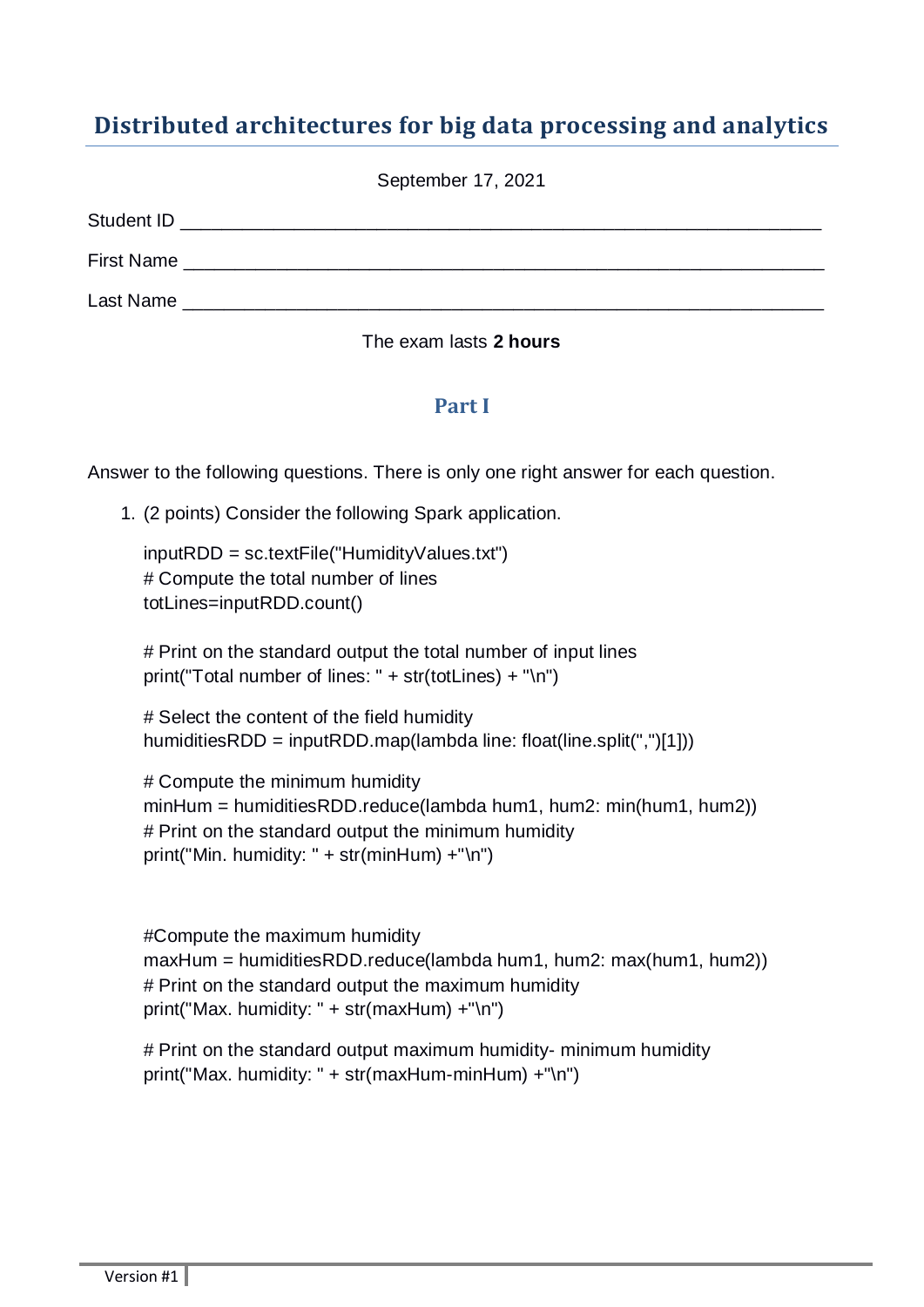Suppose the input file HumidityValues.txt is read from HDFS. Suppose you execute this Spark application only 1 time. Which one of the following statements is true?

- a) This application reads the content of HumidityValues.txt 2 times
- b) This application reads the content of HumidityValues.txt 3 times
- c) This application reads the content of HumidityValues.txt 4 times
- d) This application reads the content of HumidityValues.txt 5 times
- 2. (2 points) Consider the HDFS file data.txt. The size of data.txt is 10000MB. Suppose that you are using a Hadoop cluster that can potentially run up to 20 instances of the mapper class in parallel and suppose to execute a MapReducebased program that selects the rows of data.txt containing the words "BIG" and "DATA". Which of the following values is a proper HDFS block size if you want to "force" Hadoop to run exactly 5 instances of the mapper class in parallel when you execute the application by specifying data.txt as input file?
	- a) Block size: 2048MB
	- b) Block size: 1024MB
	- c) Block size: 512MB
	- d) Block size: 256MB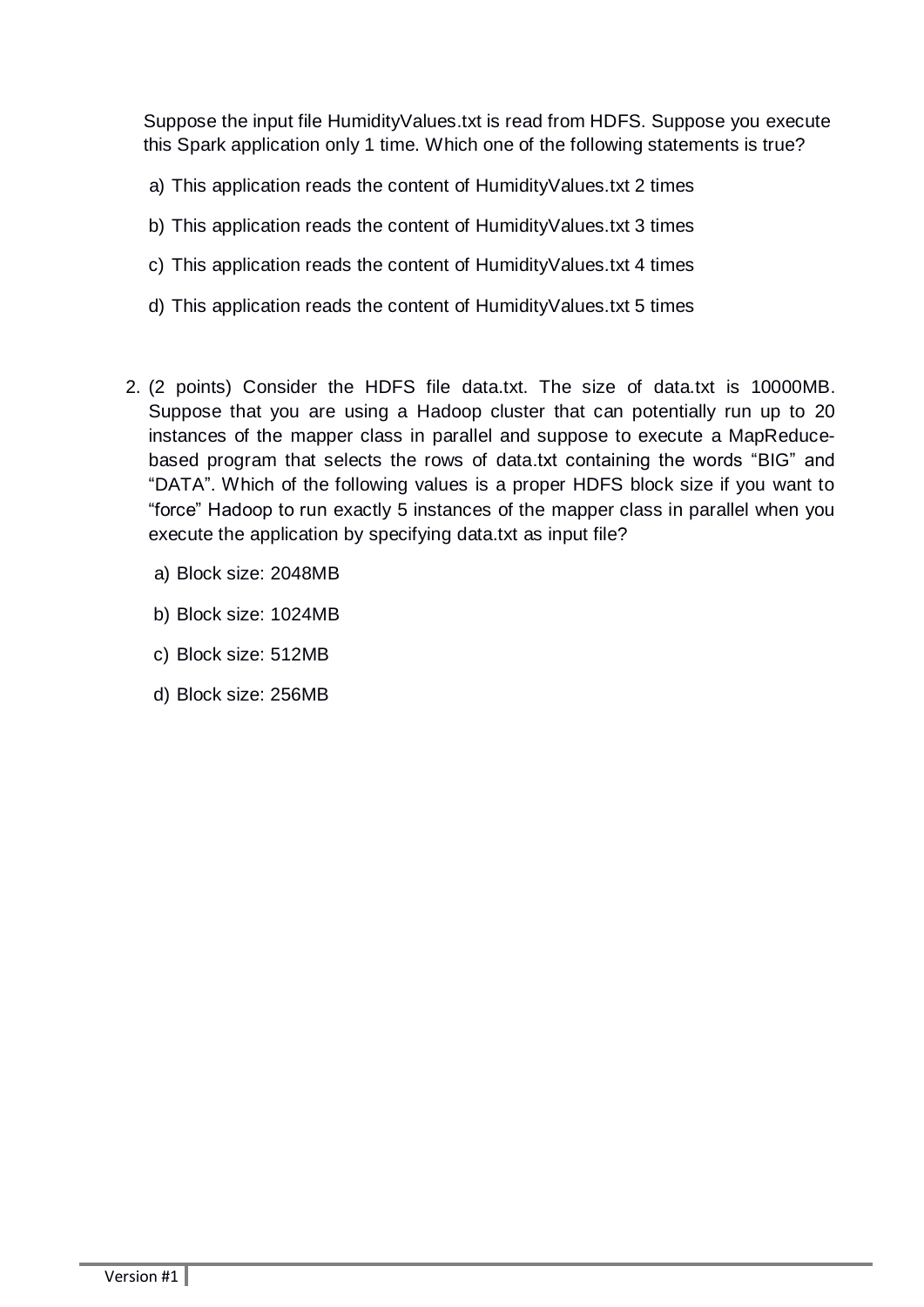## **Part II**

PoliOnline is an international company that sells items online. To improve the number of sales and revenue of PoliOnline, a set of statistics about the managed items and customers are computed based on the following input data sets/files.

- ItemsCatalog.txt
	- o ItemsCatalog.txt is a textual file containing the information about the items that are sold by PoliOnline. There is one line for each item and the total number of items is greater than 1,000,000. This file is large and you cannot suppose the content of ItemsCatalog.txt can be stored in one in-memory python variable.
	- o Each line of ItemsCatalog.txt has the following format
		- ItemID,Name,Category,FirstTimeInCatalog

where *ItemID* is the item unique identifier, *Name* is the name of *ItemID*, *Category* is its category (i.e., the item category), and *FirstTimeInCatalog* is the first timestamp in which *ItemID* was included in the catalog of PoliOnline*.* The format of FirstTimeInCatalog is "YYYY/MM/DD-HH:MM:SS".

• For example, the following line

*ID1,t-shirt-winter,Clothing,2001/03/01*-12:00:00

means that the item with ItemID *ID1* is characterized by the name *tshirt-winter*, it belongs to the *Clothing* category, and it was included in the PoliOnline's catalog on March 1, 2001 at 12:00:00.

- Customers.txt
	- o Customers.txt is a textual file containing the information about the customers who are registered on the web site of PoliOnline. There is one line for each customer and the total number of customers is greater than 10,000,000. This file is large and you cannot suppose the content of Customers.txt can be stored in one in-memory python variable.
	- o Each line of Customers.txt has the following format
		- Username,Name,Surname,DateOfBirth

where *Username* is the customer unique identifier, *Name* and *Surname* are his/her name and surname, respectively, and DateOfBirth is his/her date of birth*.* The DateOfBirth format is "YYYY/MM/DD".

• For example, the following line

*User20,Paolo,Garza,1976/03/01*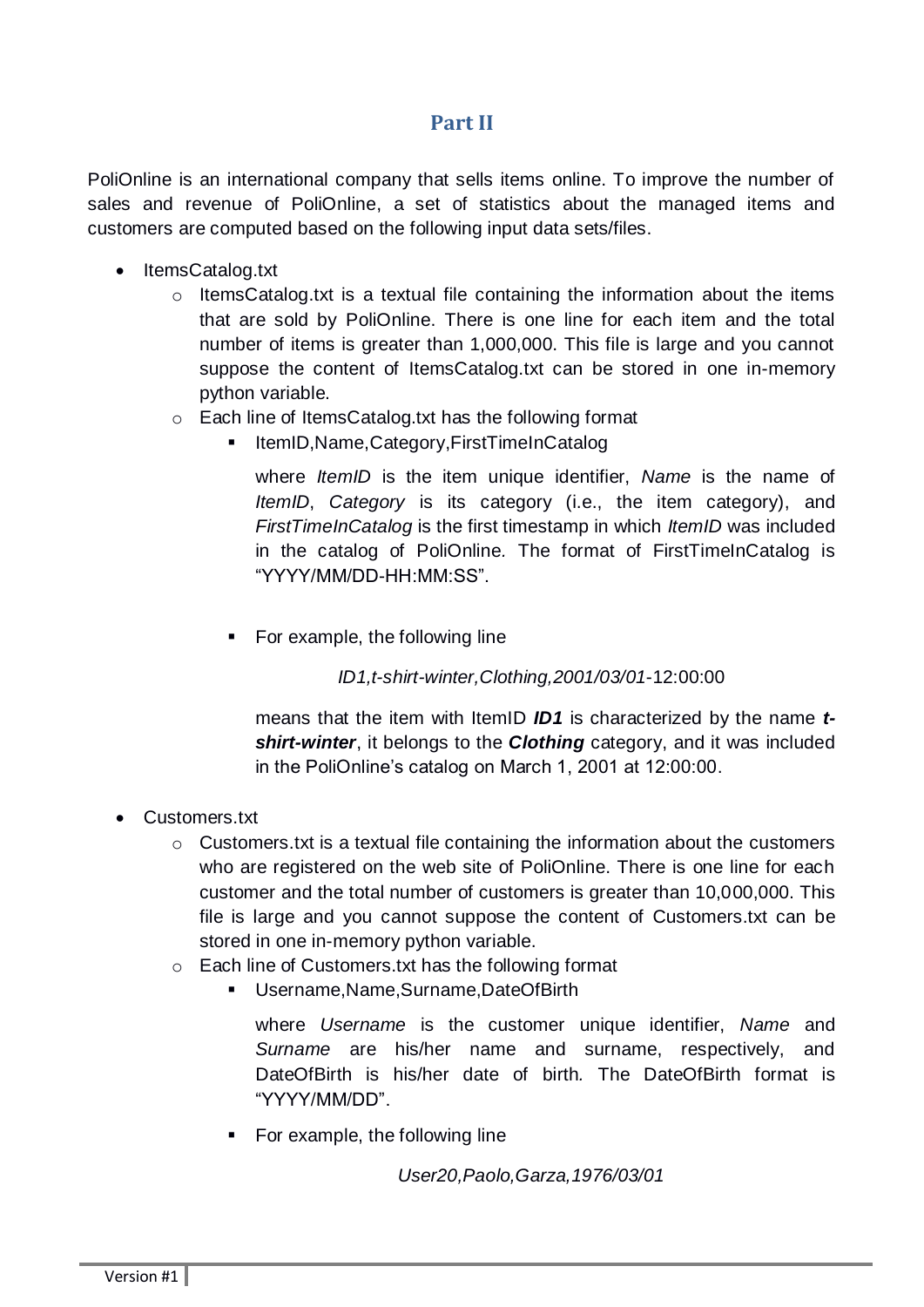means that the name and surname of customer *User20* are *Paolo* and *Garza*, respectively, and that the customer was born on March 1, 1976.

- Purchases.txt
	- o Purchases.txt is a textual file containing information about purchases/sales. A new line is inserted in Purchases.txt every time an item is bought by a customer. Purchases.txt contains the historical data about the last 10 years. This file is big and you cannot suppose the content of Purchases.txt can be stored in one in-memory python variable.
	- o Each line of Purchases.txt has the following format
		- SaleTimestamp,Username,ItemID,SalePrice

where *SaleTimestamp* is the timestamp at which the customer *Username* bought the item identified by *ItemID*. *SalePrice* is the price at which *Username* bought *ItemID.* 

• For example, the following line

#### *2019/02/02-09:15:01,User20,ID1*,*50.99*

means that on *February 2, 2019*, at *09:15:01* the item identified by *ID1* was bought by customer *User20*, and *User20* bought that item for *50.99* euro. The format of SaleTimestamp is "YYYY/MM/DD-HH:MM:SS".

Note that the same customer can buy the same item multiple times, in different timestamps.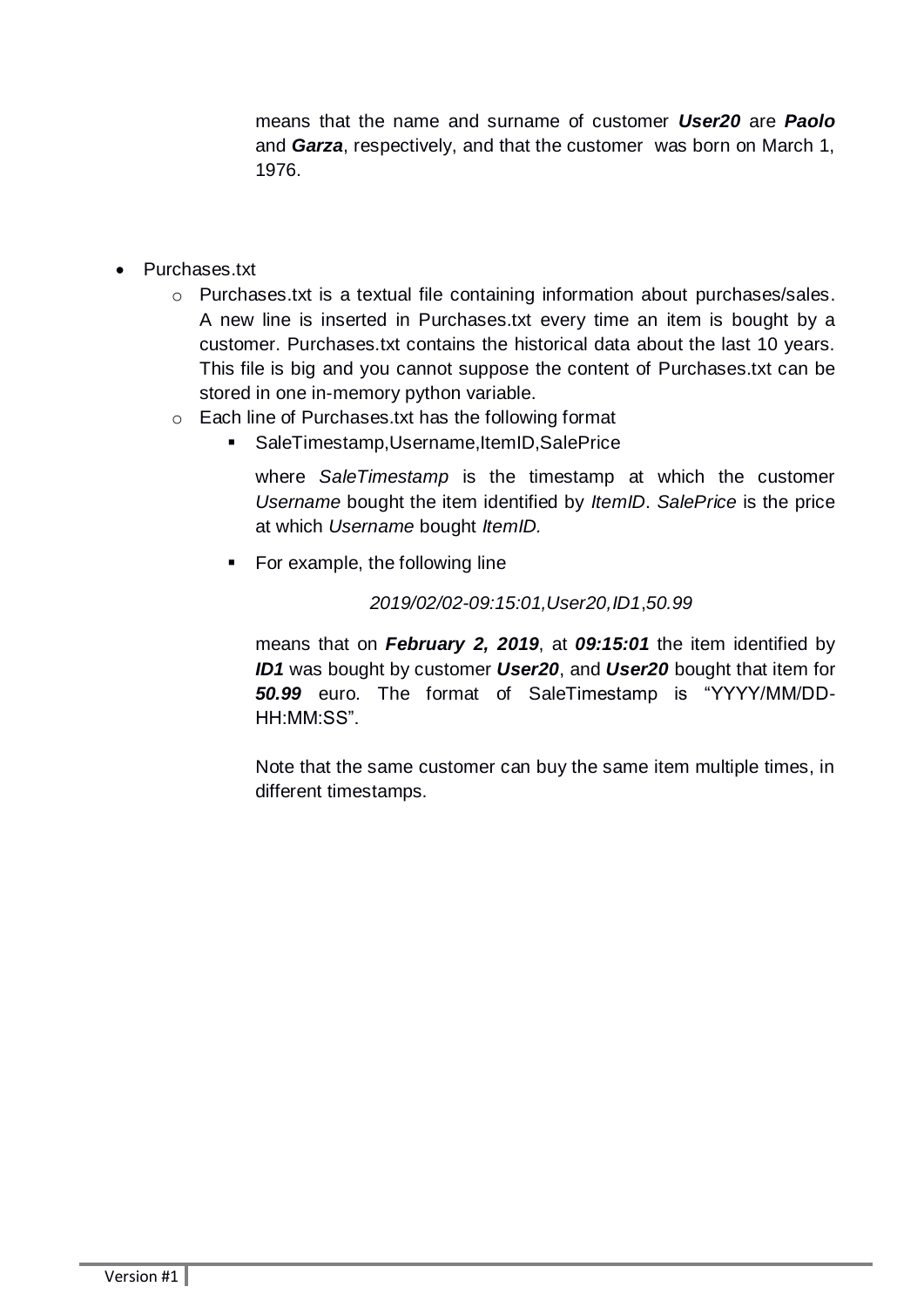#### **Exercise 1 – MapReduce and Hadoop** (7 points)

The managers of PoliOnline are interested in performing some analyses about the effectiveness of their advertisements.

Design a single application, based on MapReduce and Hadoop, and write the corresponding Java code, to address the following point:

1. *Customer with the maximum number of purchases in the year 2010 and no purchases in all the other years.* The application considers all the purchases (each line of Purchases.txt corresponds to one purchase) and selects the customer who satisfies the following two constraints: (i) the selected customer is the one with the maximum number of purchases in the year 2010 and (ii) the selected customer never purchased products in all the other years. In case of a tie, among the customers with the maximum number of purchases in the year 2010 and no purchases in the other years, the customer associated with the first Username (according to the alphabetic order) is selected. Store the identifier (Username) of the selected customer and the number of purchases in 2010 of that customer in the output HDFS folder (Username\tNumber of purchases in 2010 of Username).

Suppose that the input is Purchases.txt and it has been already set and also the name of the output folder has been already set.

- Write only the content of the Mapper and Reducer classes (map and reduce methods. setup and cleanup if needed). The content of the Driver must not be reported.
- Use the next two specific multiple-choice questions to specify the number of instances of the reducer class for each job.
- If your application is based on two jobs, specify which methods are associated with the first job and which are associated with the second job.
- If you need personalized classes report for each of them:
	- o name of the class
	- o attributes/fields of the class (data type and name)
	- o personalized methods (if any), e.g, the content of the toString() method if you override it
	- o do not report get and set methods. I suppose they are "automatically defined"

**Exercise 1 - Number of instances of the reducer - Job 1 - MapReduce and Hadoop** (0.5 points)

Select the number of instances of the reducer class of the first Job

(a) 0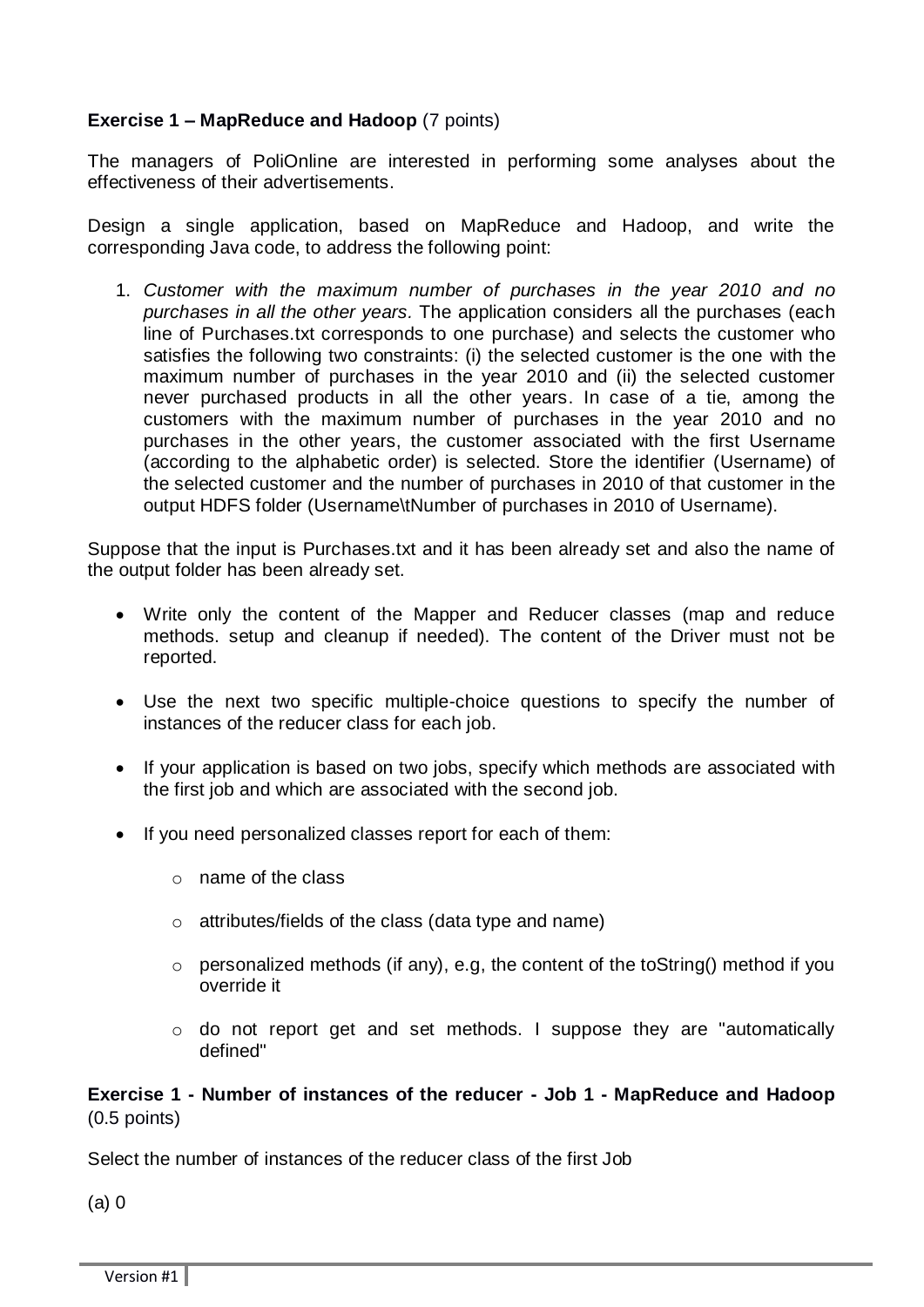(b) exactly 1

(c) any number >=1

**Exercise 1 - Number of instances of the reducer - Job 2 - MapReduce and Hadoop** (0.5 points)

Select the number of instances of the reducer class of the second Job

- (a) One single job is needed for this MapReduce application
- (b) 0
- (c) exactly 1
- (d) any number >=1